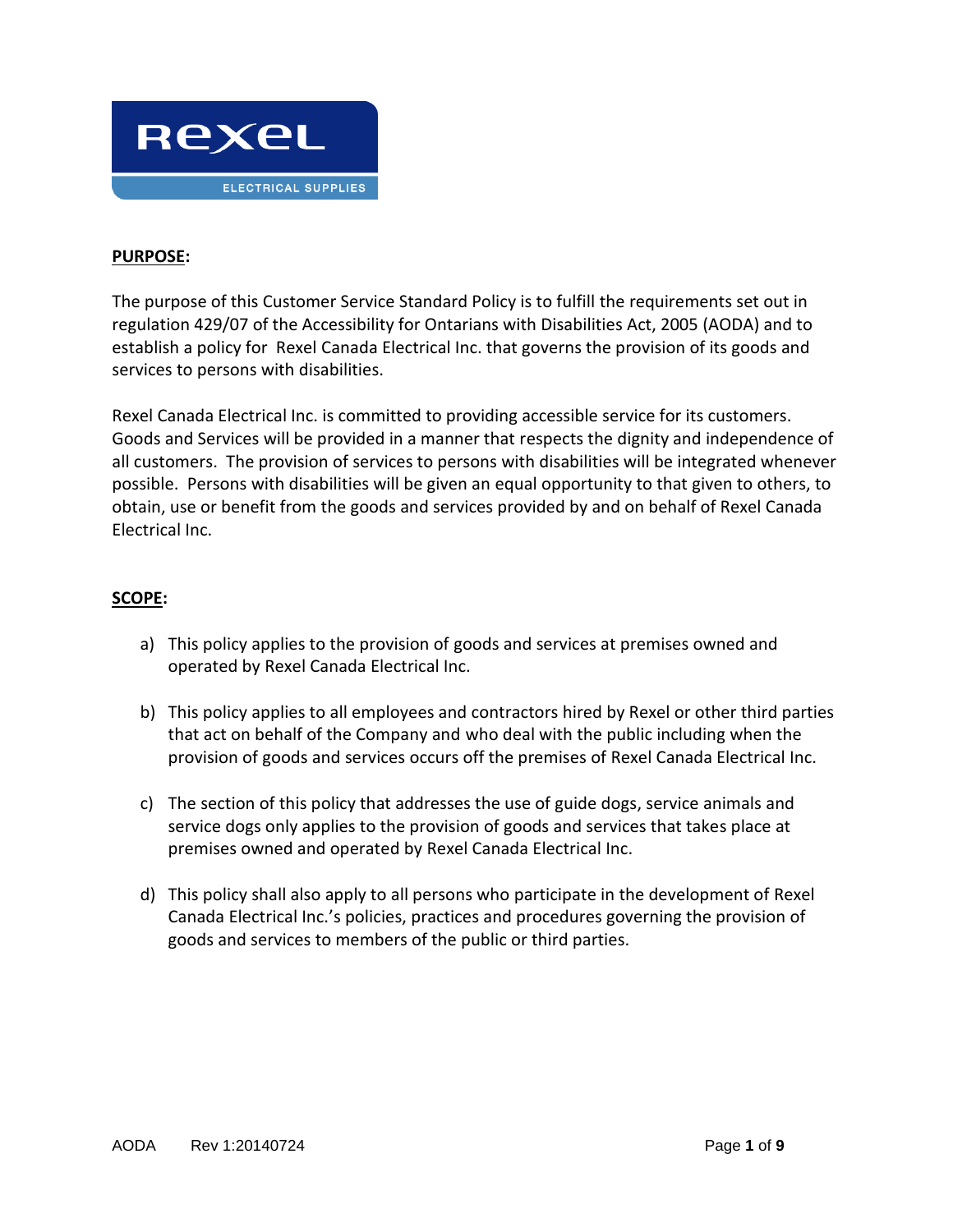# **CORE PRINCIPLES OF AODA:**

**Dignity** – service that is provided in a way that allows the person with a disability to maintain self-respect and the respect of other people.

**Independence** – allowing a person with a disability to do things on their own without unnecessary help or interference from others.

**Integration** – service is provided in a way that allows the person with a disability to benefit from the same services, in the same place and in the same or similar way as other customers, unless an alternate measure is necessary to enable the person to access goods or services.

**Equal Opportunity** – people with disabilities have an opportunity equal to that given to others to access your goods or services

# **DEFINITIONS:**

Accessible refers to the delivery of a good or service that is presented in a manner that is easily understood or appreciated and is easy to get at and/or reached and/or obtained.

Assistive Device – is a technical aid, communication device or other instrument that is used to maintain or improve the functional abilities of people with disabilities. Personal assistive devices are typically devices that customers bring with them such as a wheelchair, walker or a personal oxygen tank that might assist in hearing, seeing, communicating, moving, breathing, remembering and/or reading.

Disability – the term disability as defined by the *Accessibility for Ontarians with Disabilities Act, 2005,* and the *Ontario Human Rights Code, refers to:*

- any degree of physical disability, infirmity, malformation or disfigurement that is caused by bodily injury, birth defect or illness and, without limiting the generality of the foregoing, includes diabetes mellitus, epilepsy, a brain injury, any degree of paralysis, amputation, lack of physical co-ordination, blindness or visual impediment, deafness or hearing impediment, muteness or speech impediment, or physical reliance on a guide dog or other animal or on a wheelchair or other remedial appliance or device;
- a condition of mental impairment or a developmental disability;
- a learning disability, or dysfunction in one or more of the processes involved in understanding or using symbols or spoken language;
- a mental disorder; or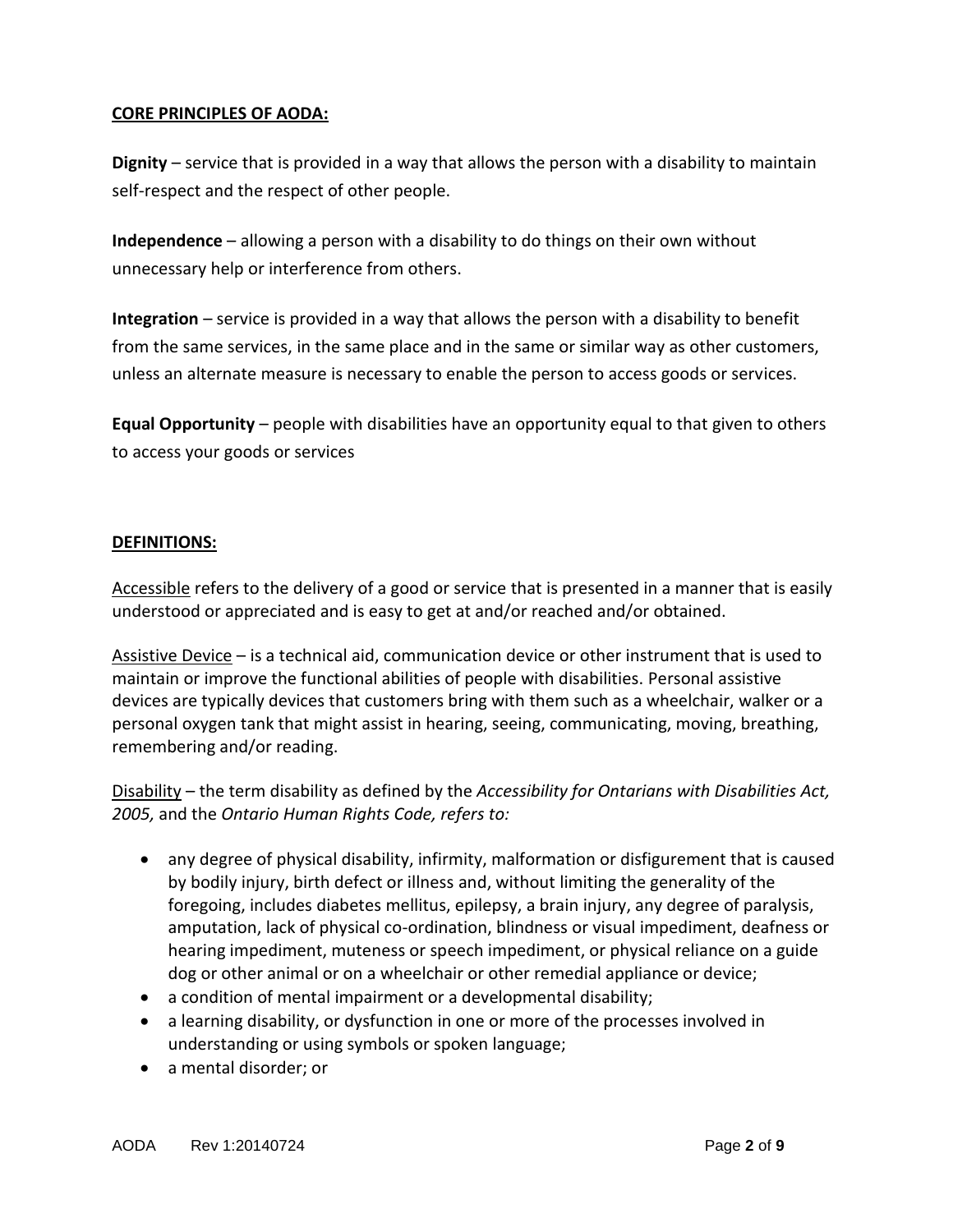an injury or disability for which benefits were claimed or received under the insurance plan established under the Workplace Safety and Insurance Act, 1997.

Guide Dog – is a highly-trained working dog that has been trained at one of the facilities listed in Ontario Regulation 58 under the *Blind Persons' Rights Act,* to provide mobility, safety and increased independence for people who are blind.

Service Animal – as reflected in *Ontario Regulation 429/07*, an animal is a service animal for a person with a disability if:

- it is readily apparent that the animal is used by the person for reasons relating to his or her disability. The work or service performed by the animal must be directly related to the handler's disability, or
- if the person provides a letter from a physician or nurse confirming that the person requires the animal for reasons relating to the disability.

Service Dog – as reflected in *Health Protection and Promotion Act, Ontario Regulation 562* a dog other than a guide dog for the blind is a service dog if:

- it is readily apparent to an average person that the dog functions as a service dog for a person with a medical disability;
- or the person who requires the dog can provide on request a letter from a physician or nurse confirming that the person requires a service dog.

Support Person – as reflected in *Ontario Regulation 429/07*, a support person means, in relation to a person with a disability, another person who accompanies him or her in order to help with communication, mobility, personal care, medical needs or access to goods and services.

# **PROCEDURES:**

In accordance with the *Accessibility Standards for Customer Service, Ontario Regulation,* this policy addresses the provision of goods and services to persons with disabilities and include the following:

- A. The Use of Assistive Devices
- B. The Use of Guide Dogs, Service Animals and Service Dogs
- C. The Use of Support Persons
- D. Notice of Service Disruptions
- E. Customer Feedback
- F. Training
- G. Notice of Availability and Format of Required Documents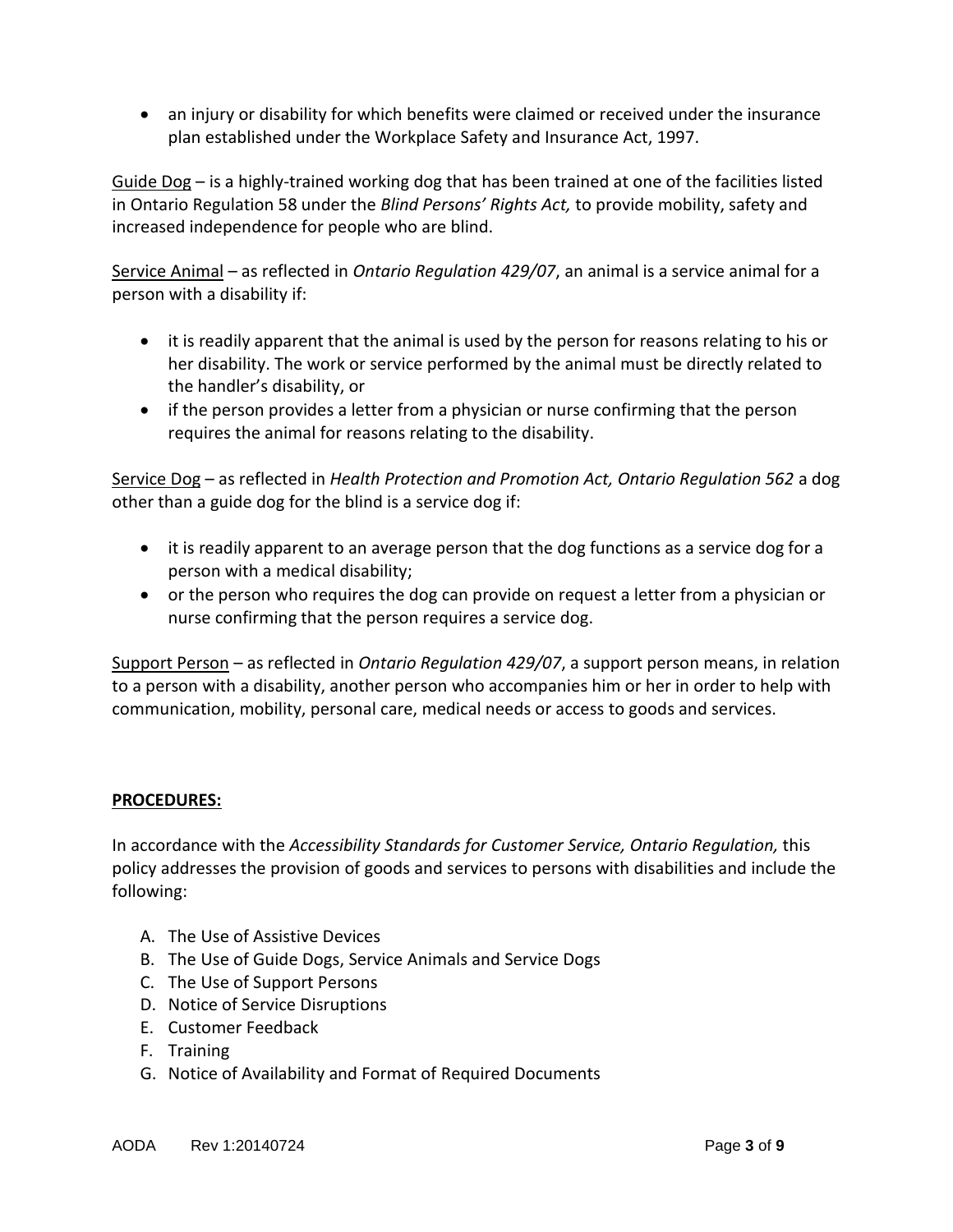Rexel Canada Electrical Inc. will make every reasonable effort to ensure that its policies, practices and procedures are consistent with the principles of dignity, independence, integration and equal opportunity by:

- ensuring that all customers receive the same value and quality;
- allowing customers with disabilities to do things in their own ways, at their own pace when accessing goods and services as long as this does not present a safety risk;
- using alternative methods when possible to ensure that customers with disabilities have access to the same services, in the same place and in a similar manner;
- taking into account individual needs when providing goods and services;
- communicating in a manner and method that takes into account the customer's disability, and

# A. **Assistive Devices**

These include but are not limited to

- Canes, white canes
- Wheelchairs
- Magnification Devices
- Communication Boards
- Relay Service
- Oxygen Tank
- Hearing Aid
- Teletypewriter (TTY)

# Customer's own assistive device(s):

Persons with disabilities may use their own assistive devices as required when accessing goods or services provided by Rexel Canada Electrical Inc.

In cases where the assistive device presents a safety concern or where accessibility might be an issue, other reasonable measures will be used to ensure the access of goods and services. For example, where elevators are not present and where an individual requires assistive devices for the purposes of mobility, service will be provided in a location that meets the needs of the customer.

# B. **Guide Dogs, Service Animals and Service Dogs**

A customer with a disability that is accompanied by a guide dog, service animal or service dog will be allowed access to premises that are open to the public unless otherwise excluded by law. "No pet" policies do not apply to guide dogs, service animals and/or service dogs.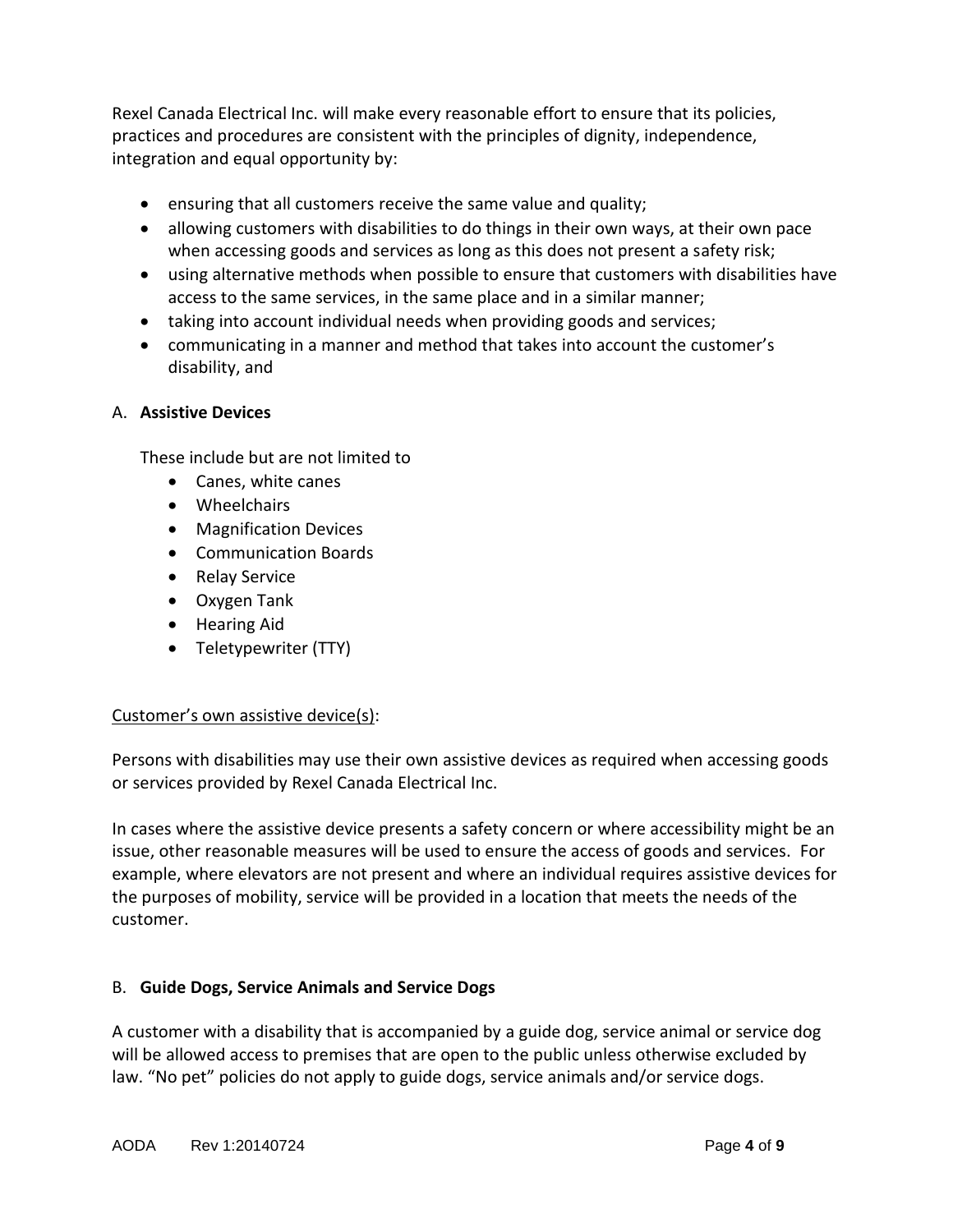# Recognizing a Guide Dog, Service Dog and/or Service Animal:

If it is not readily apparent that the animal is being used by the customer for reasons relating to his or her disability, Rexel Canada Electrical Inc. may request verification from the customer.

Verification may include:

- a letter from a physician or nurse confirming that the person requires the animal for reasons related to the disability;
- a valid identification card signed by the Attorney General of Canada; or,
- a certificate of training from a recognized guide dog or service animal training school.

# Care and Control of the Animal:

The customer that is accompanied by a guide dog, service dog and/or service animal is responsible for maintaining care and control of the animal at all time.

#### Allergies:

If a health and safety concern presents itself for example in the form of a severe allergy to the animal, Rexel Canada Electrical Inc. will make all reasonable efforts to meet the needs of all individuals.

#### C. **Support Persons**

If a customer with a disability is accompanied by a support person, Rexel Canada Electrical Inc. will ensure that both persons are allowed to enter the premises together and that the customer is not prevented from having access to the support person.

There may be times where seating and availability may prevent the customer and support person from sitting/standing beside each other. In these situations Rexel Canada Electrical Inc. will make every reasonable attempt to resolve the issue.

In situations where confidential information might be discussed, consent will be obtained from the customer, prior to any conversation where confidential information might be discussed.

#### D. **Notice of Disruptions in Service**

Service disruptions may occur due to reasons that may or may not be within the control or knowledge of Rexel Canada Electrical Inc. In the event of any temporary disruptions to facilities or services that customers with disabilities rely on to access or use Rexel Canada Electrical Inc.'s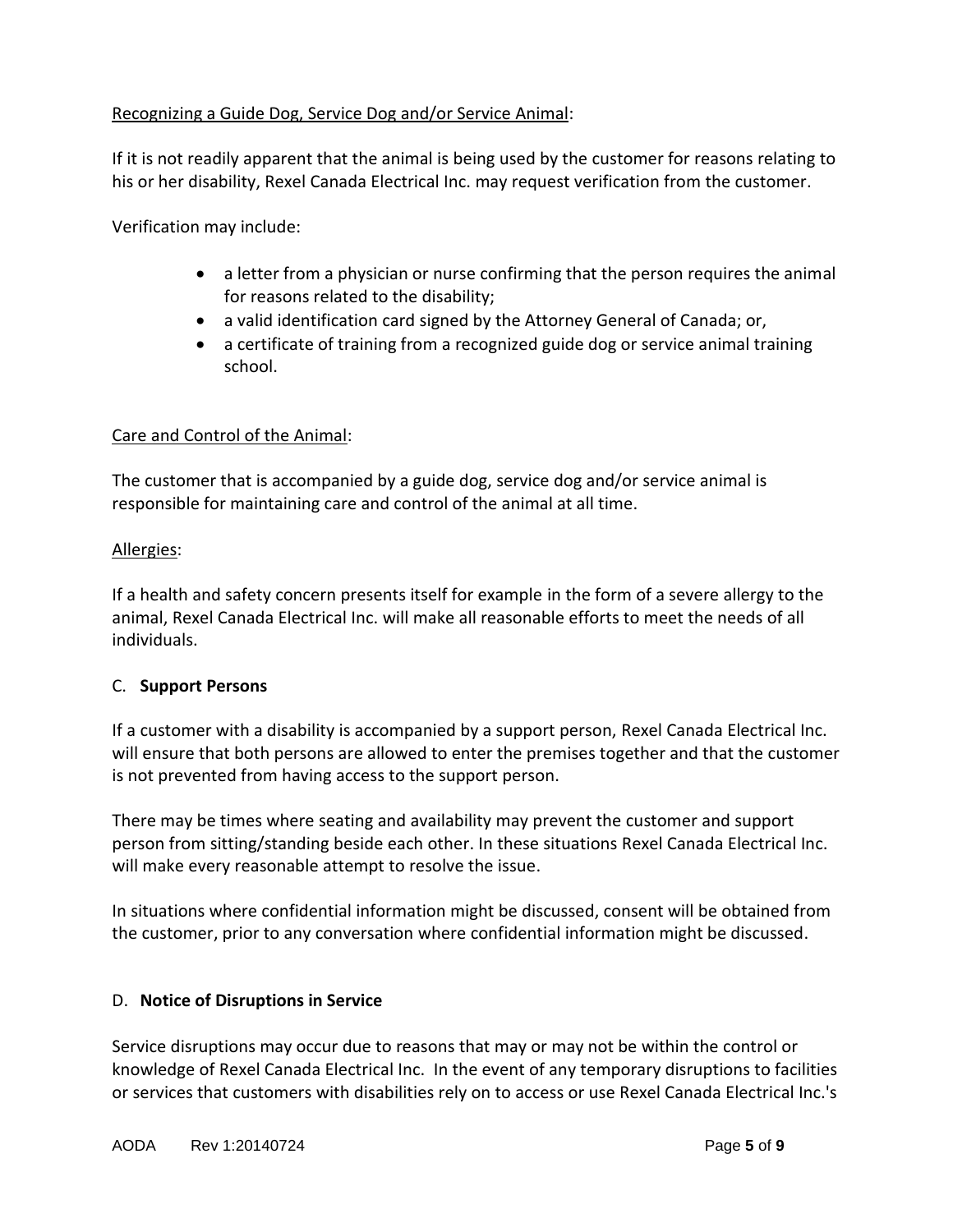goods or services, reasonable efforts will be made to provide advance notice. In some circumstances such as in the situation of unplanned temporary disruptions, advance notice may not be possible.

# Notifications will include:

In the event that a notification needs to be posted the following information will be included unless it is not readily available or known:

- goods or services that are disrupted or unavailable
- reason for the disruption
- anticipated duration
- a description of alternative services or options

When disruptions occur Rexel Canada Electrical Inc. will provide notice by:

 posting notices in conspicuous places including at the point of disruption, at the main entrance and the nearest accessible entrance to the service disruption and/or on the Rexel Canada Electrical Inc. website;

If disruption will be known in advance, Rexel Canada will

- contact customers if they were expected to be at a specific location e.g. for a pickup
- verbally notifying customers when they last visit the location
- by any other methods that may be reasonable under the circumstances.

#### E. **Feedback Process**

Rexel Canada Electrical Inc. shall provide customers with the opportunity to provide feedback on the service provided to customers with disabilities. Feedback can be provided by using the Customer Feedback Form or verbally communicating to a staff member or by telephone or by fax or via email. The Customer Feedback form is also accessible by clicking on **Policy** located in the footer of the following websites:

[www.rexel.ca](http://www.rexel.ca/) [www.nedco.ca](http://www.nedco.ca/) (choose Ontario Division) [www.westburne.ca](http://www.westburne.ca/) (choose Ontario Division)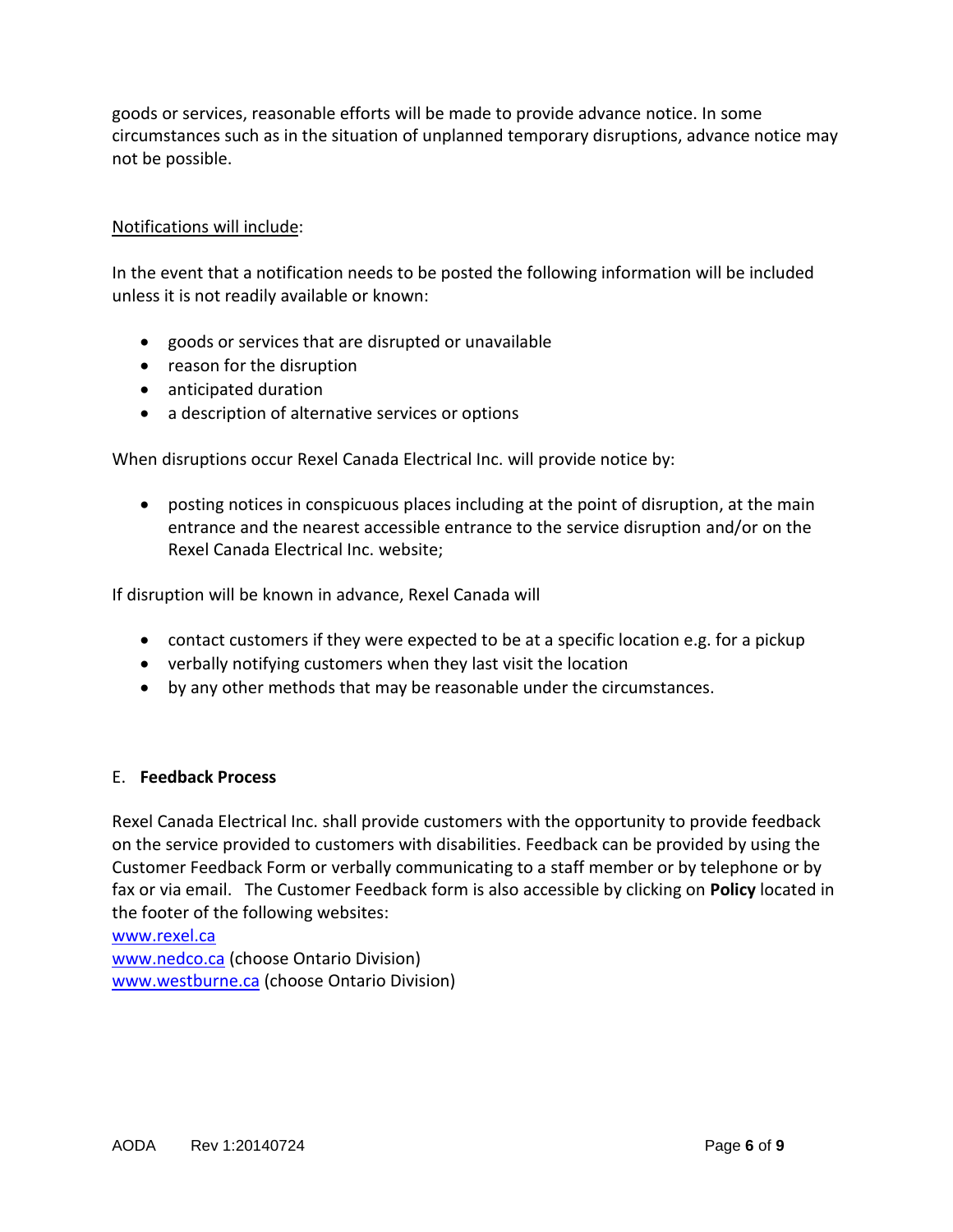#### Submitting Feedback:

Customers can submit feedback to:

Esther Gangaram Human Resources Manager Rexel Canada Electrical Inc. 5600 Keaton Crescent, Mississauga, Ontario L5R 3G3 Telephone (905) 7012-4004 Ext. 5262 Fax: (905) 507-1129 Email: esther.gangaram@rexel.ca

Customers who wish to provide feedback can do so by completing an onsite customer feedback form or verbally communicating to a Rexel Canada Electrical Inc. employee or may contact the individual named above.

Customers that provide formal feedback will receive acknowledgement of their feedback, along with any resulting actions based on concerns or complaints that were submitted.

#### F. **Training**

Training will be provided to:

- a) all employees and contractors hired by Rexel or other third parties that act on behalf of the Company and who deal with the public
- b) those who are involved in the development and approval of customer service policies, practices and procedures.

#### Training Provisions:

As reflected in *Ontario Regulation 429/07,* regardless of the format, training will include the following:

- The purposes of the Accessibility for Ontarians with Disabilities At, 2005 and the requirements of the customer service standard
- Instructions on how to interact and communicate with people with various types of disabilities including
- Instructions on how to interact with people with disabilities who:
	- o use assistive devices;
	- $\circ$  require the assistance of a guide dog, service dog or other service animal; or
	- o require the use of a support person (including the handling of admission fees).
	- $\circ$  Instructions on how to use equipment or devices that are available at our premises or that we provide that may help people with devices.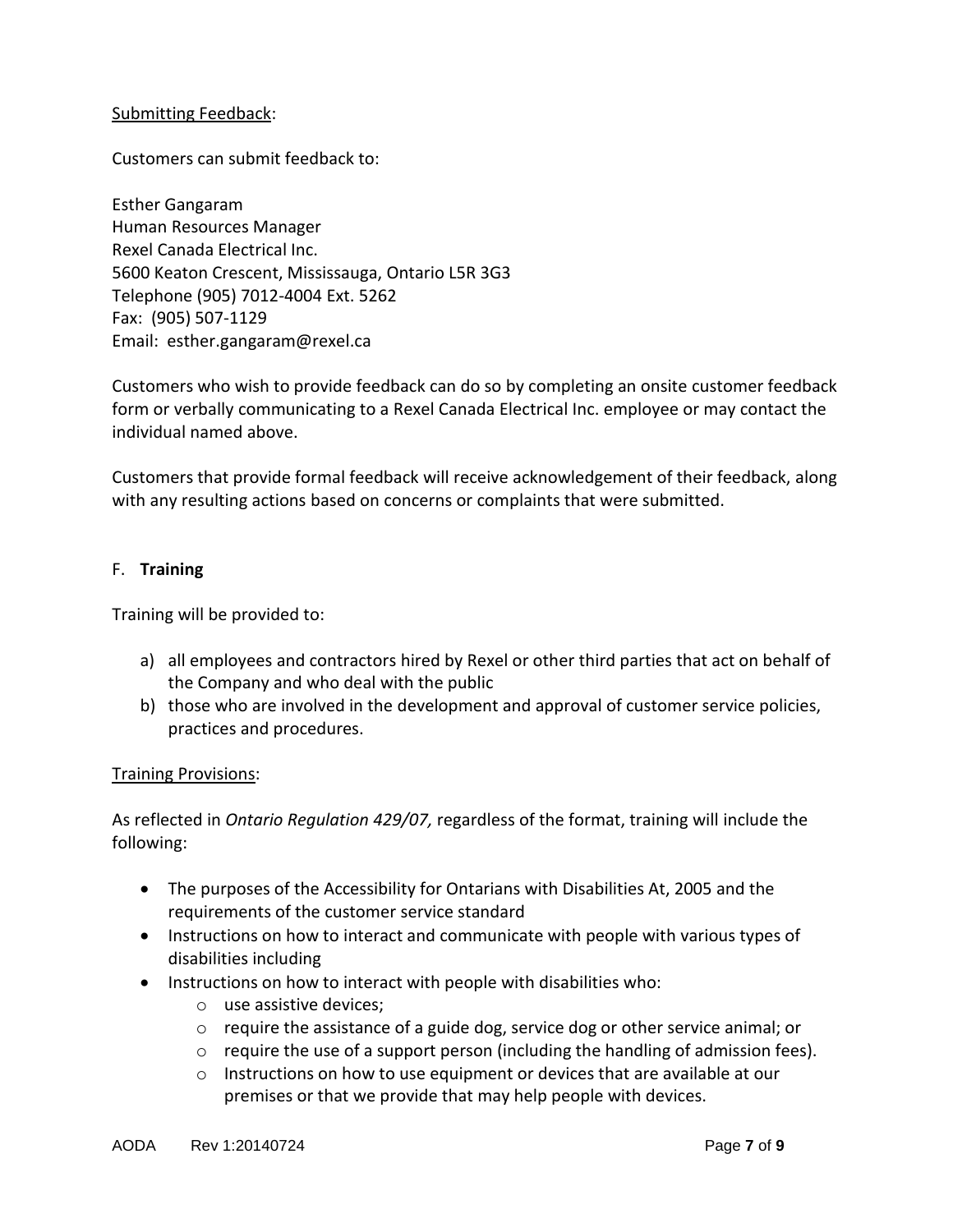• Instructions on what to do if a person with a disability is having difficulty accessing the Company's goods and services.

# Training Schedule:

Rexel Canada Electrical Inc. will provide training as soon as practicable. Training will be provided to new employees and contractors hired by Rexel or other third parties that act on behalf of the Company and who deal with the public or act on our behalf during orientation. Revised training will be provided in the event of changes to legislation, procedures and/or practices.

#### Record of Training:

Rexel Canada Electrical Inc. will keep a record of training that includes the dates training was provided and the number of employees who attended the training.

#### G. **Notice of Availability and Format of Required Documents**

Rexel Canada Electrical Inc. shall notify customers that the documents related to the *Accessibility Standard for Customer Service* are available upon request and in a format that takes into account the customer's disability.

#### Administration

If you have any questions or concerns about this policy or its related procedures please contact:

Esther Gangaram Human Resources Manager Rexel Canada Electrical Inc. 5600 Keaton Crescent, Mississauga, Ontario L5R 3G3 Telephone (905) 7012-4004 Ext. 5262 Fax: (905) 507-1129 Email: [esther.gangaram@rexel.ca](mailto:esther.gangaram@rexel.ca)

This policy and its related procedures will be reviewed as required in the event of legislative changes.